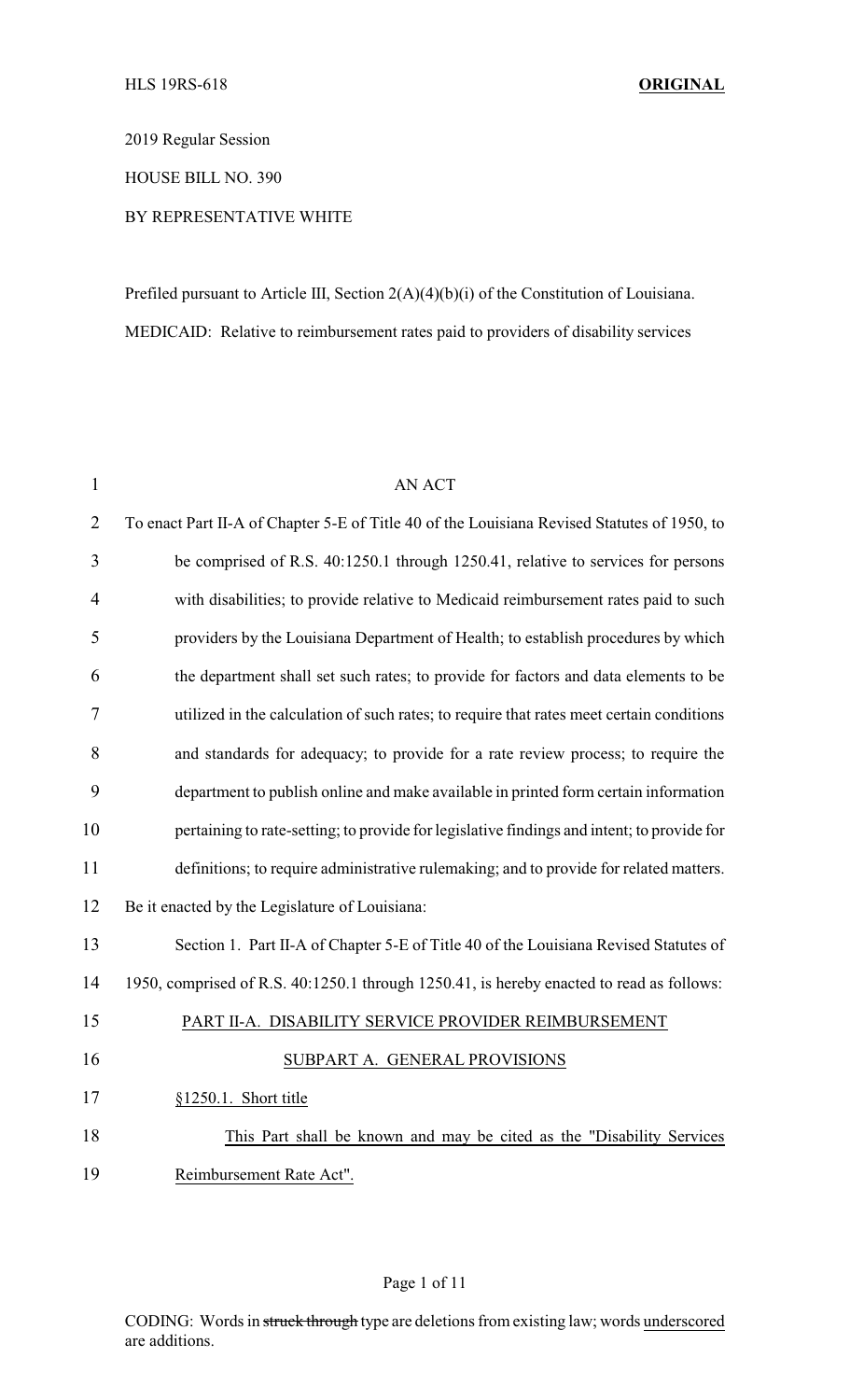| 1              | §1250.2. Legislative findings; declaration                                                |
|----------------|-------------------------------------------------------------------------------------------|
| $\overline{2}$ | A. The legislature hereby finds all of the following:                                     |
| 3              | (1) Access to quality services for persons with developmental, intellectual,              |
| 4              | age-related, or physical disabilities furnished by private providers is essential for the |
| 5              | health, safety, and well being of those persons.                                          |
| 6              | Reliable and sufficient Medicaid reimbursement rates for private<br>(2)                   |
| 7              | providers are necessary to create and maintain a sustainable statewide system of          |
| 8              | services for eligible individuals with disabilities.                                      |
| 9              | (3) A statewide system of services is sustainable only if reimbursement rates             |
| 10             | are sufficient to enlist providers in numbers great enough to allow eligible              |
| 11             | individuals a choice among different providers who are capable of delivering quality      |
| 12             | services that will meet the assessed needs of those individuals in a timely manner.       |
| 13             | (4) Historically, instabilities in provider networks and systems of services              |
| 14             | in various states resulted in decades of litigation in federal courts challenging         |
| 15             | reimbursement rates set by state Medicaid agencies for providers of disability            |
| 16             | services; in April of 2015, the United States Supreme Court, in Armstrong $v$ .           |
| 17             | Exceptional Child Center, Inc., 135 S.Ct. 1378 (2015), foreclosed further use of the      |
| 18             | federal courts for guidance and remedies relating to such reimbursement rates.            |
| 19             | B. The legislature hereby declares that this state must take steps to foster and          |
| 20             | maintain a robust network that attracts and retains quality providers which are           |
| 21             | capable of maintaining a stable workforce and are sufficient in number to allow for       |
| 22             | meaningful choices among providers by individuals eligible to receive disability          |
| 23             | services.                                                                                 |
| 24             | §1250.3. Purposes; intent; construction                                                   |
| 25             | A. The purposes of this Part are to provide for a reliable legal framework to             |
| 26             | guide the Louisiana Department of Health, or any successor state Medicaid agency,         |
| 27             | in setting reimbursement rates for providers of disability services for persons with      |
| 28             | developmental, intellectual, age-related, or physical disabilities.                       |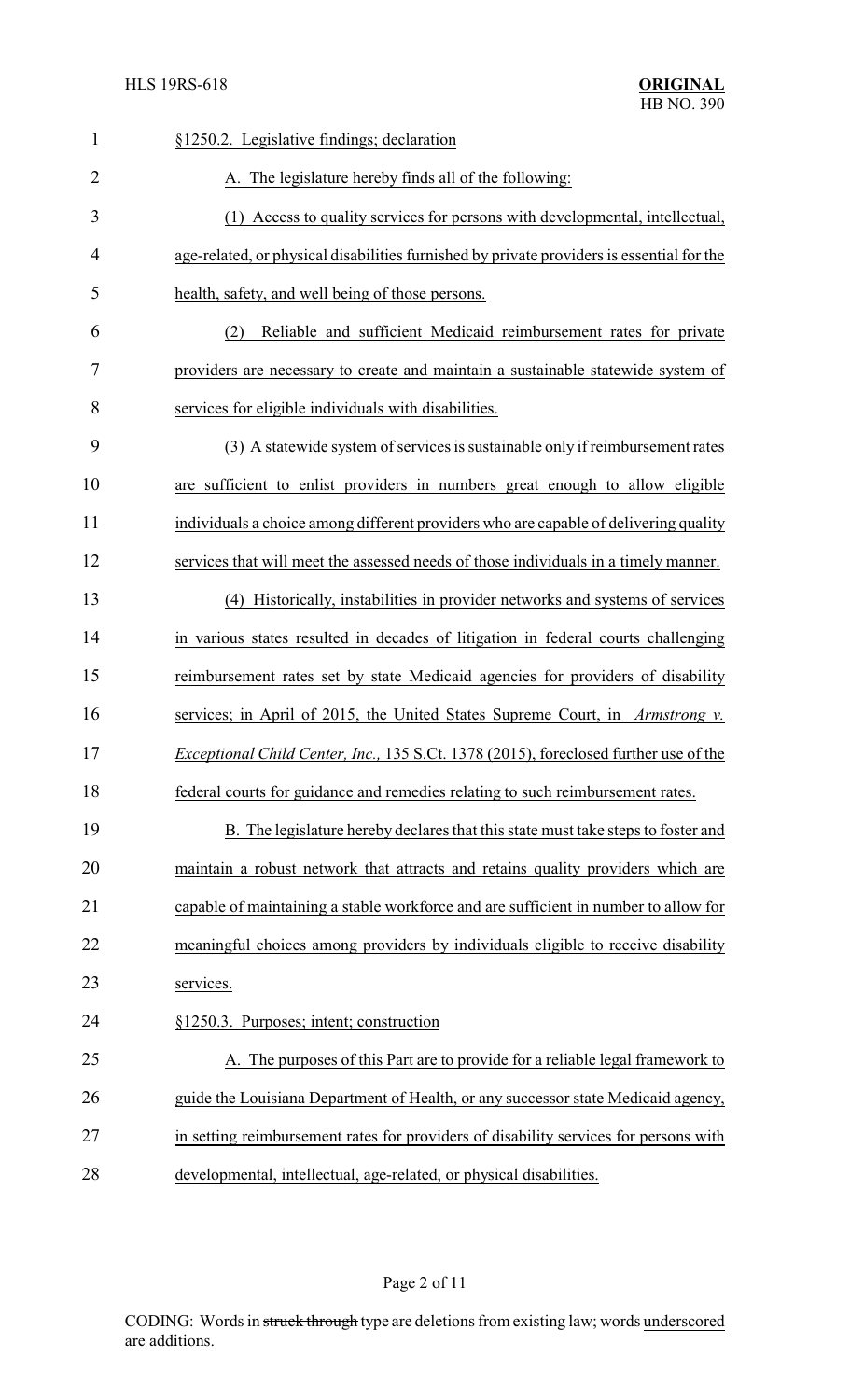| $\mathbf{1}$   | B. The intent of this Part is to supplement the requirements of Medicaid law           |
|----------------|----------------------------------------------------------------------------------------|
| $\overline{2}$ | applicable to reimbursement rates for services provided to persons with disabilities.  |
| 3              | C.(1) This Part, being necessary for the welfare of the people of this state,          |
| 4              | shall be liberally construed so as to effect its purposes.                             |
| 5              | (2) Nothing in this Part shall be construed to limit the rights or remedies to         |
| 6              | which recipients or providers may be entitled under other applicable laws.             |
| 7              | §1250.4. Definitions                                                                   |
| 8              | As used in this Part, the following terms have the meaning ascribed to them            |
| 9              | in this Section:                                                                       |
| 10             | "Department" means the Louisiana Department of Health.<br>(1)                          |
| 11             | (2) "Direct support professional" means an individual who works directly               |
| 12             | with a person with a developmental, intellectual, age-related, or physical disability  |
| 13             | to provide a service or a component of a service as an employee or independent         |
| 14             | contractor of a provider.                                                              |
| 15             | (3) "Methodology" means the aggregate of methods, principles, assumptions,             |
| 16             | variables, factors, and procedures used to determine a reimbursement rate.             |
| 17             | (4) "Personal planning process" means a process of planning with a recipient           |
| 18             | for the identification of needs and coordination and delivery of services that reflect |
| 19             | the personal preferences of the recipient.                                             |
| 20             | (5) "Provider" means a person, public agency, nonprofit corporation, or a              |
| 21             | for-profit business entity that provides services under a contract or other agreement  |
| 22             | with the department.                                                                   |
| 23             | "Rate" means the amount of money per unit of time for a service<br>(6)                 |
| 24             | performed or the amount of money for a service performed for a flat fee, such as a     |
| 25             | per diem.                                                                              |
| 26             | (7) "Rebasing" means using cost report information to adjust reimbursement             |
| 27             | rates to the level dictated by the reimbursement methodology for each covered          |
| 28             | service.                                                                               |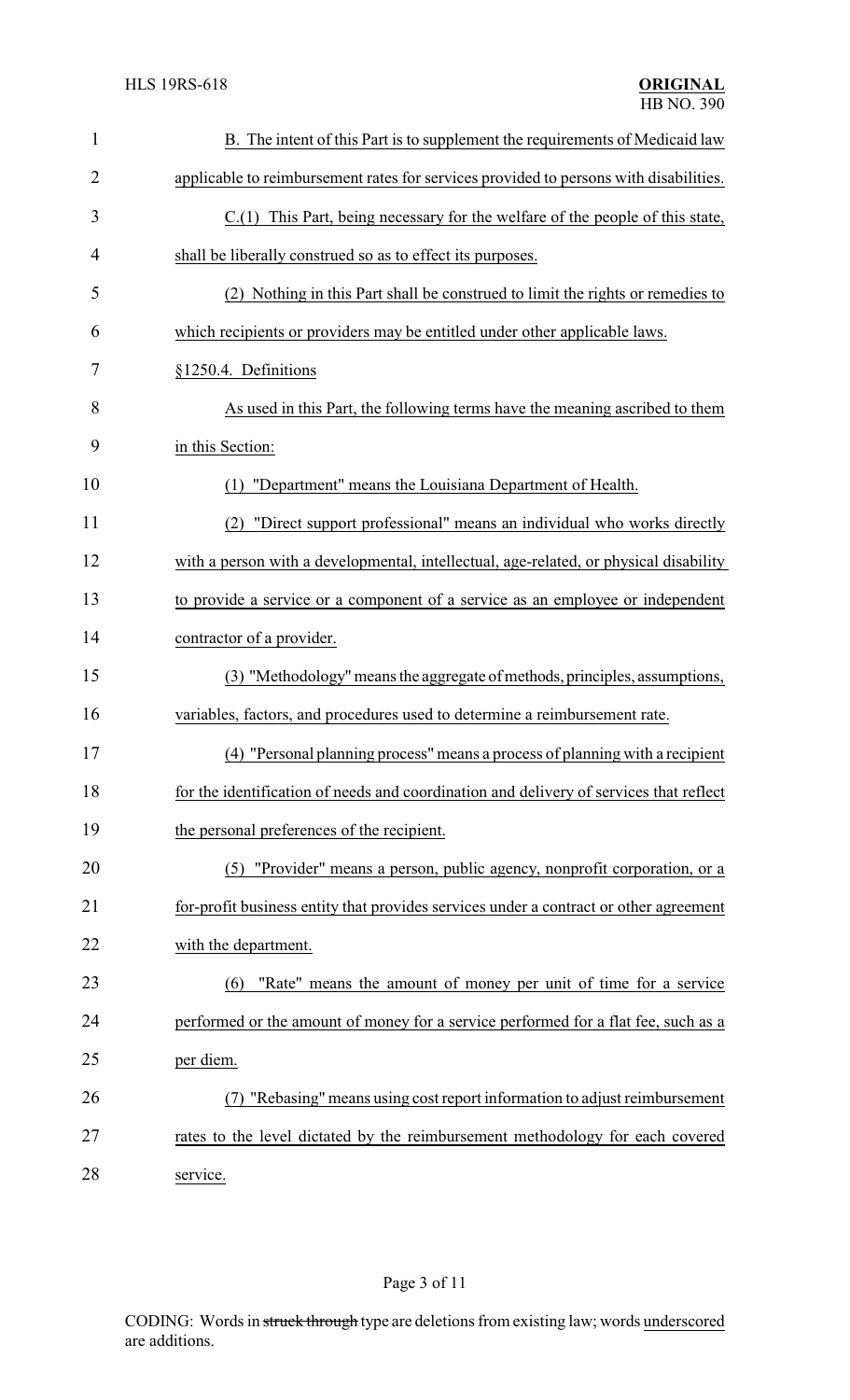| $\mathbf{1}$   | "Recipient" means a person with a developmental, intellectual, age-<br>(8)             |
|----------------|----------------------------------------------------------------------------------------|
| $\overline{2}$ | related, or physical disability receiving services from the department or a provider.  |
| 3              | "Reimbursement" means payment for a service in accordance with a<br>(9)                |
| 4              | specified rate.                                                                        |
| 5              | "Restructure" means any alteration in the methodology used to<br>(10)                  |
| 6              | determine a rate.                                                                      |
| 7              | (11) "Service" means a home- or community-based service, intermediate                  |
| 8              | care facility service, or support coordination service provided to a recipient by a    |
| 9              | provider under a contract or other agreement with the department, regardless of        |
| 10             | whether the service is funded in whole or in part by Medicaid.                         |
| 11             | (12) "Service plan" means a plan resulting from the personal planning                  |
| 12             | process for the delivery and coordination of specific authorized services to a         |
| 13             | recipient.                                                                             |
| 14             | (13) "Staff-to-recipient ratio" means a ratio reflecting the number of direct          |
| 15             | support professionals designated to provide a service for one or more recipients.      |
| 16             | (14) "Stakeholder" means a recipient, a parent or guardian of a recipient, any         |
| 17             | provider, and any association or organization representing or advocating on behalf     |
| 18             | of providers, recipients, or parents or guardians of recipients.                       |
| 19             | SUBPART B. RATE DESIGN AND METHODOLOGY                                                 |
| 20             | §1250.11. Rate design                                                                  |
| 21             | A. The department shall design all rate-setting processes and methodologies            |
| 22             | to ensure that recipients have adequate access to services that satisfy all applicable |
| 23             | standards and requirements of federal and state law for efficiency, economy, and       |
| 24             | quality of care. Such rate-setting processes and methodologies shall comply with the   |
| 25             | procedures, standards, and requirements provided in this Part.                         |
| 26             | B. The department shall consider innovative rate and payment structures                |
| 27             | designed to promote improvements in quality, adequacy, access, and sufficiency, and    |
| 28             | shall develop measures to assess the effectiveness of such rate and payment            |
| 29             | structures.                                                                            |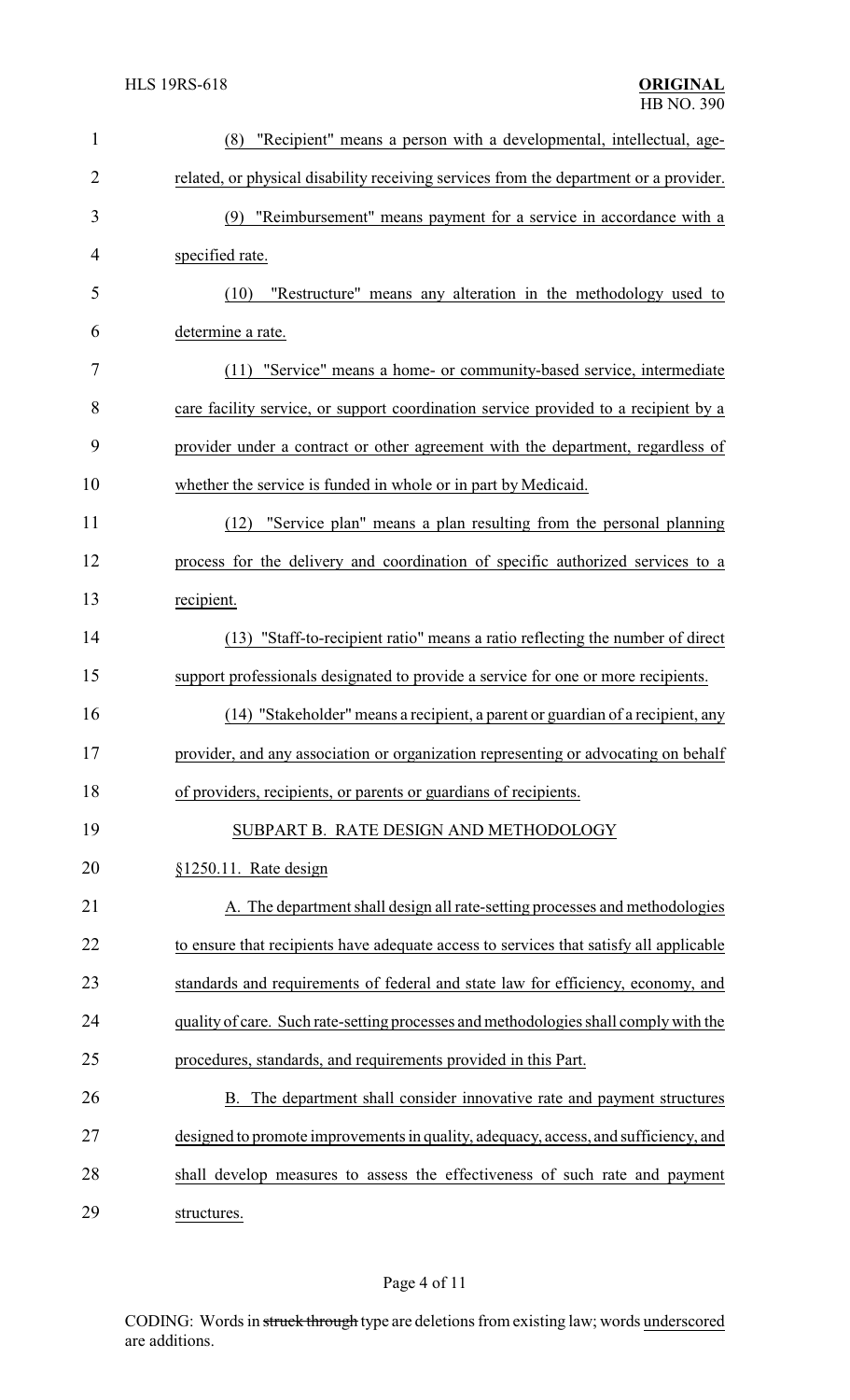| $\mathbf{1}$   | §1250.12. Rate methodology                                                                 |
|----------------|--------------------------------------------------------------------------------------------|
| $\overline{2}$ | A. The department shall establish all rates by a methodology that specifies                |
| 3              | and describes all factors, procedures, methods, and data used or considered in             |
| 4              | developing the respective rates, including but not limited to sources and methods of       |
| 5              | data collection, staff-to-recipient ratios, standards of reliability, formulas,            |
| 6              | calculations, assumptions, and variables.                                                  |
| 7              | B. The department shall design the methodology to ensure that all rates meet               |
| 8              | the sufficiency standards provided in R.S. 40:1250.14.                                     |
| 9              | C. All data used or relied on in the methodology shall be reliable in                      |
| 10             | accordance with standard principles of data reliability. No cost data that is more than    |
| 11             | two years old shall be deemed reliable.                                                    |
| 12             | D. The department shall ensure that its methodology results in rates that                  |
| 13             | satisfy all of the following conditions:                                                   |
| 14             | (1) The rates allow for all recipients to have a choice of quality providers for           |
| 15             | each service offered.                                                                      |
| 16             | The rates allow all recipients to access services in a timely manner.<br>(2)               |
| 17             | (3) The rates allow services to be provided in the most integrated setting for             |
| 18             | recipients, consistent with the holdings of the Supreme Court in <i>Olmstead v. L.C.</i> , |
| 19             | 527 U.S. 581 (1999), and the Americans with Disabilities Act of 1990, as amended           |
| 20             | (42 U.S.C. 12101 et seq.).                                                                 |
| 21             | The rates can be incorporated consistently in both fee-for-service<br>(4)                  |
| 22             | Medicaid and Medicaid managed care programs, and under both Medicaid waiver                |
| 23             | and Medicaid state plan authorities.                                                       |
| 24             | (5) The rates are sufficient to enlist a range of willing providers who are able           |
| 25             | to retain a qualified and stable workforce and take into account all other applicable      |
| 26             | workforce measures provided in R.S. 40:1250.14(4).                                         |
| 27             | The rates are subject to a review process that includes input from<br>(6)                  |
| 28             | stakeholders and assesses the adequacy of access to services financed by the rates.        |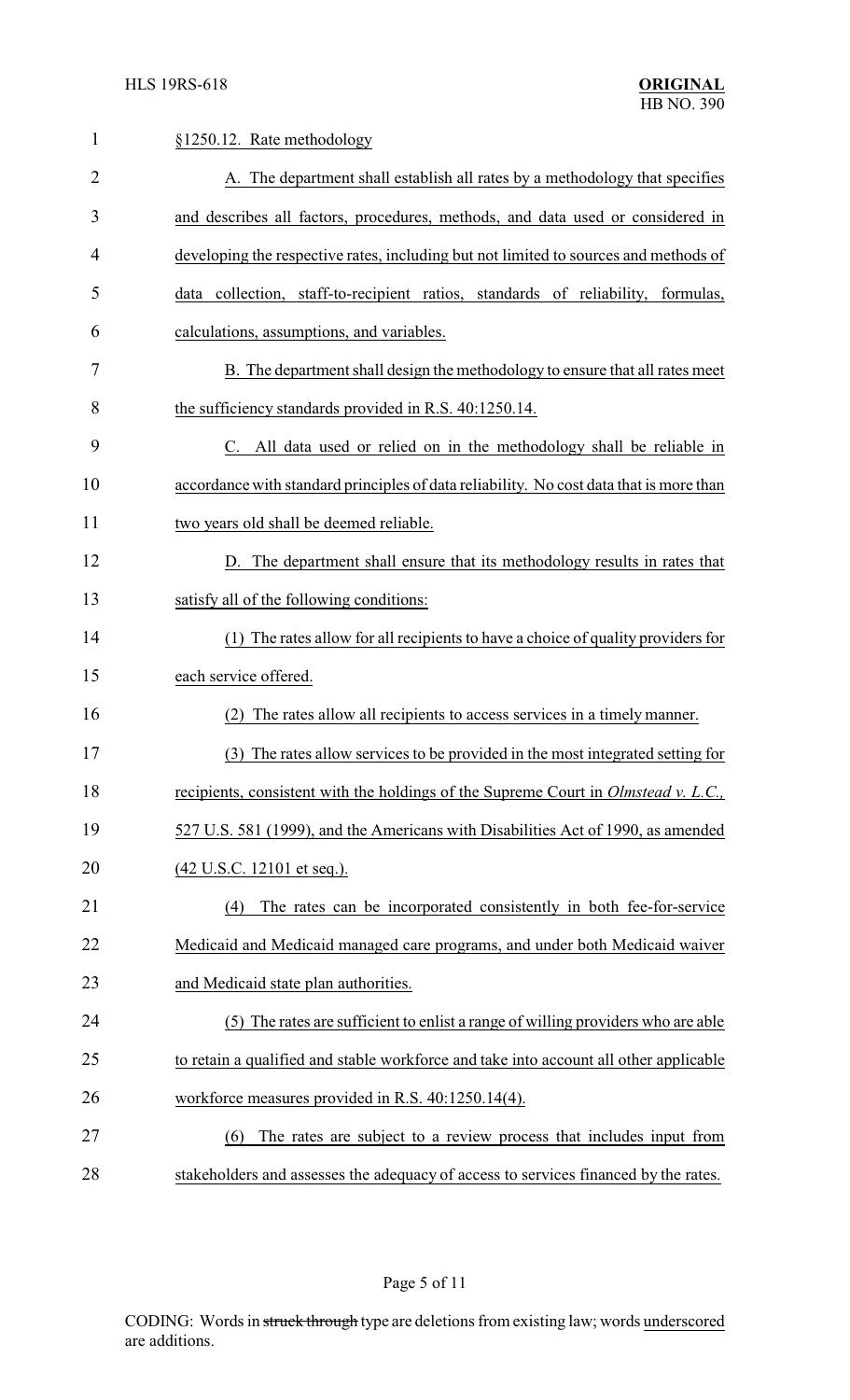| 1              | E. The department shall consider payment structures that ensure quality and            |
|----------------|----------------------------------------------------------------------------------------|
| $\overline{2}$ | value and improve adequacy, access, and sufficiency.                                   |
| 3              | F. In connection with its design and implementation of the rate methodology            |
| $\overline{4}$ | required in this Section, the department shall develop a reporting system that         |
| 5              | disaggregates data by geography and demography and features specific information       |
| 6              | on access to services for population subgroups including, without limitation, people   |
| 7              | with developmental, intellectual, age-related, or physical disabilities.               |
| 8              | §1250.13. Cost data; requirements                                                      |
| 9              | All rates shall be set based on reliable data of the actual or reasonably              |
| 10             | estimated costs of providing the service to be reimbursed. Such costs shall include,   |
| 11             | as applicable to the rate, all employee wages, benefits, qualifications, and training  |
| 12             | costs; staff-to-recipient ratios; equipment and vehicle costs; and costs of operating, |
| 13             | maintaining, and managing a residential setting including taxes, administrative costs, |
| 14             | and overhead costs, but excluding unreimbursed room and board costs.                   |
| 15             | §1250.14. Rate uniformity                                                              |
| 16             | Rates for similar services and supports shall be uniform in order to ensure            |
| 17             | that all providers receive the same rate for the same service for individuals with the |
| 18             | same or similar needs, subject to reasonable adjustments for documented geographic     |
| 19             | variations in cost data.                                                               |
| 20             | SUBPART C. MONITORING AND RATE ADJUSTMENT                                              |
| 21             | §1250.21. Monitoring for adequacy and quality of services                              |
| 22             | The department shall maintain reliable data in a form that permits                     |
| 23             | ongoing monitoring of factors that may be indicators of the adequacy of access to      |
| 24             | and quality of services that are subject to reimbursement rates. Such factors shall    |
| 25             | include all of the following:                                                          |
| 26             | The numbers of individuals on wait lists who are eligible for services.                |
| 27             | The frequency and duration of delays in recipient placement with<br>(2)                |
|                |                                                                                        |

28 providers.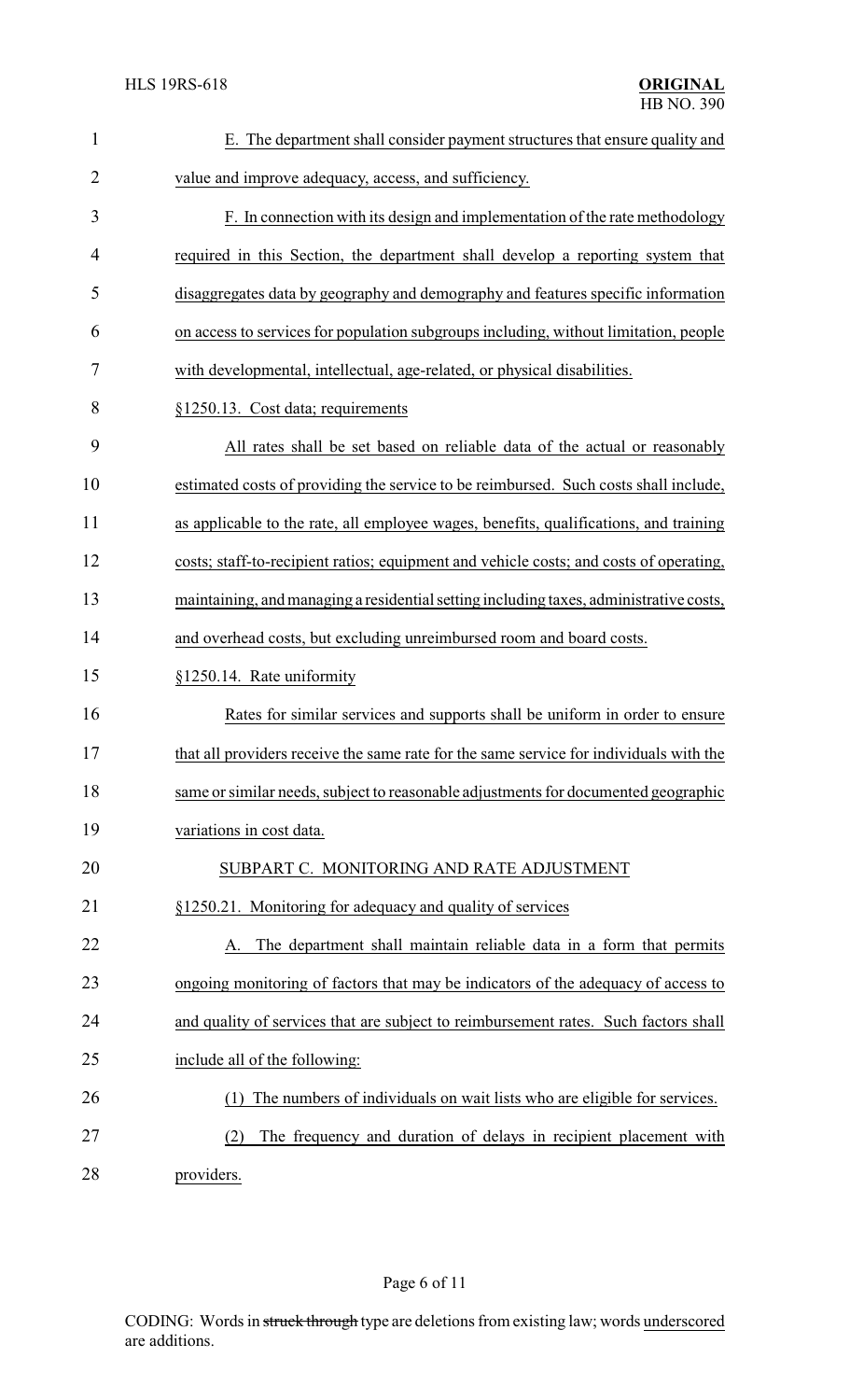| $\mathbf{1}$ | The number and suitability of vendor responses to calls for recipient<br>(3)            |
|--------------|-----------------------------------------------------------------------------------------|
| 2            | placements.                                                                             |
| 3            | (4) The compiled number and character of unmet needs documented by                      |
| 4            | personal planning processes for all recipients.                                         |
| 5            | The frequency and levels of crisis service usage and critical incident<br>(5)           |
| 6            | reporting.                                                                              |
| 7            | (6) The frequency and character of recipient grievances and complaints filed.           |
| 8            | The levels of provider enrollment and participation.<br>(7)                             |
| 9            | The turnover and vacancy rates of direct support professionals.<br>(8)                  |
| 10           | The frequency and character of provider appeals and complaints filed.<br>(9)            |
| 11           | B. The department shall maintain reliable data in a form that permits ongoing           |
| 12           | monitoring of trending factors that may affect the sufficiency of rates. Such factors   |
| 13           | shall include, without limitation, trends in cost of living and other economic indexes, |
| 14           | wage rates, and changes in regulatory and policy requirements affecting provider        |
| 15           | costs.                                                                                  |
| 16           | The department may require reasonable, periodic financial reports from                  |
| 17           | providers as needed to ensure the availability of reliable cost data. The department    |
| 18           | shall consult and collaborate with providers to develop reasonable financial reporting  |
| 19           | requirements.                                                                           |
| 20           | §1250.22. Annual review of rates                                                        |
| 21           | The department shall conduct annual reviews of all rates by service category            |
| 22           | and shall make a determination of the level of sufficiency of each rate based on a      |
| 23           | review of all pertinent data including the factors identified in R.S. 40:1250.21(A) and |
| 24           | $(B)$ .                                                                                 |
| 25           | §1250.23. Rate adjustment; procedures                                                   |
| 26           | A. The department shall follow all procedures provided in this Section when             |
| 27           | adjusting rates.                                                                        |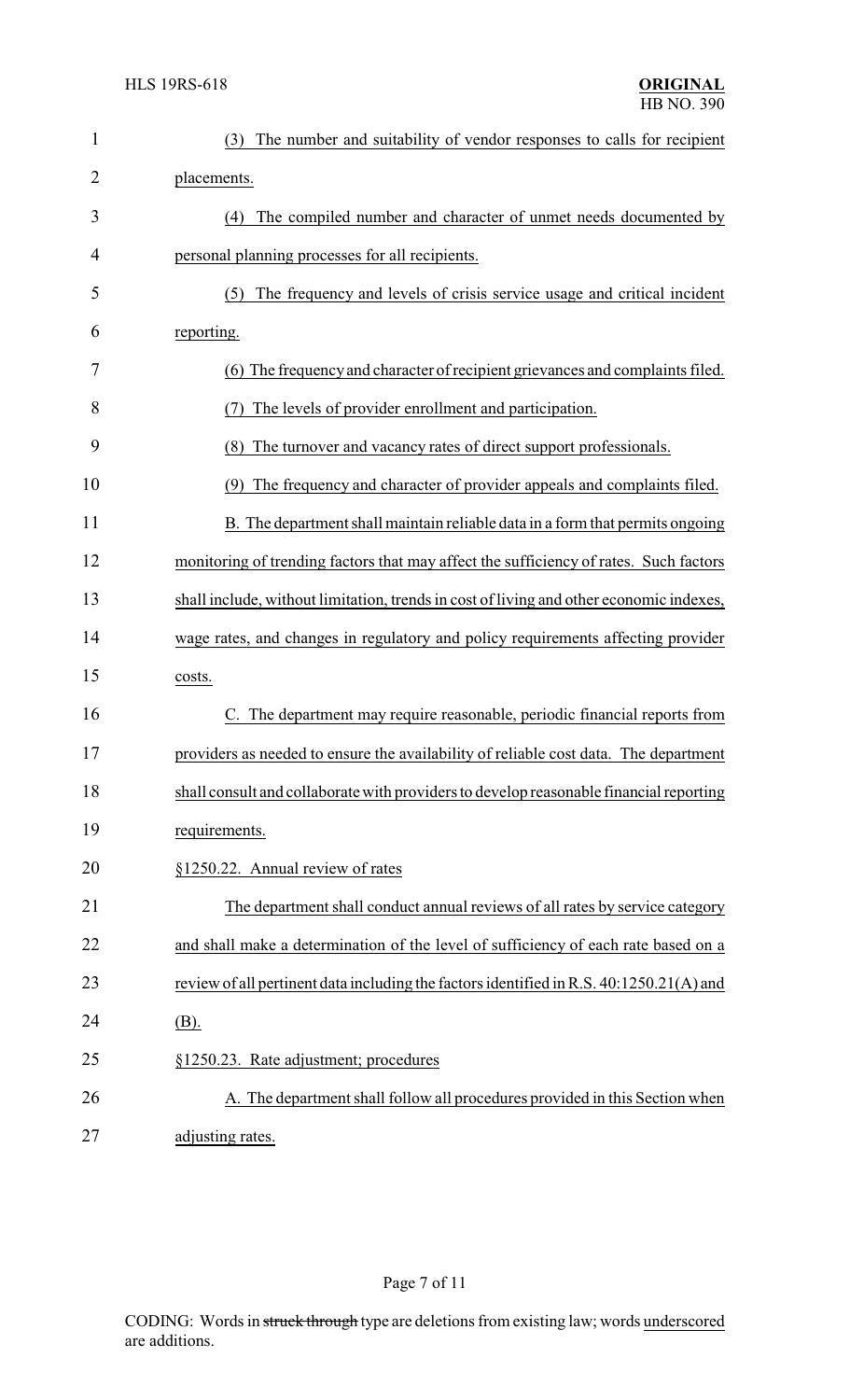| $\mathbf{1}$   | B. The department shall rebase rates at least once every two years using the            |
|----------------|-----------------------------------------------------------------------------------------|
| $\overline{2}$ | most recent audited cost report data available per the prescribed reimbursement         |
| 3              | methodology calculations for each covered service.                                      |
| 4              | C. The department shall trend reimbursement rates forward annually for all              |
| 5              | years between rate rebasing using the appropriate health market basket inflation        |
| 6              | index.                                                                                  |
| 7              | SUBPART D. REPORT TO LEGISLATURE                                                        |
| 8              | §1250.31. Annual report to the legislature                                              |
| 9              | A. The department shall provide an annual report concerning disability                  |
| 10             | service provider rates to the House Committee on Appropriations, the Senate             |
| 11             | Committee on Finance, and the legislative committees on health and welfare no later     |
| 12             | than forty-five days prior to the convening of each regular session of the legislature. |
| 13             | The report shall encompass all determinations of sufficiency or insufficiency of rates  |
| 14             | made under the most recent annual review conducted by the department.                   |
| 15             | B. Upon request of any legislative committee identified in Subsection A of              |
| 16             | this Section, the secretary of the department or his designee shall appear in person    |
| 17             | before the committee to present the report required by this Section                     |
| 18             | SUBPART E. RULEMAKING                                                                   |
| 19             | §1250.41. Administrative rulemaking; limitation on emergency rules                      |
| 20             | A. The department shall promulgate all such rules in accordance with the                |
| 21             | Administrative Procedure Act as are necessary to implement the provisions of this       |
| 22             | Part.                                                                                   |
| 23             | B. Except in cases in which the conditions for adoption of an emergency rule            |
| 24             | provided in R.S. $49:953(B)(1)(a)$ are satisfied, the department shall promulgate all   |
| 25             | rules for implementation of the provisions of this Part through the notice process      |
| 26             | provided for in R.S. $49:953(A)$ .                                                      |

Page 8 of 11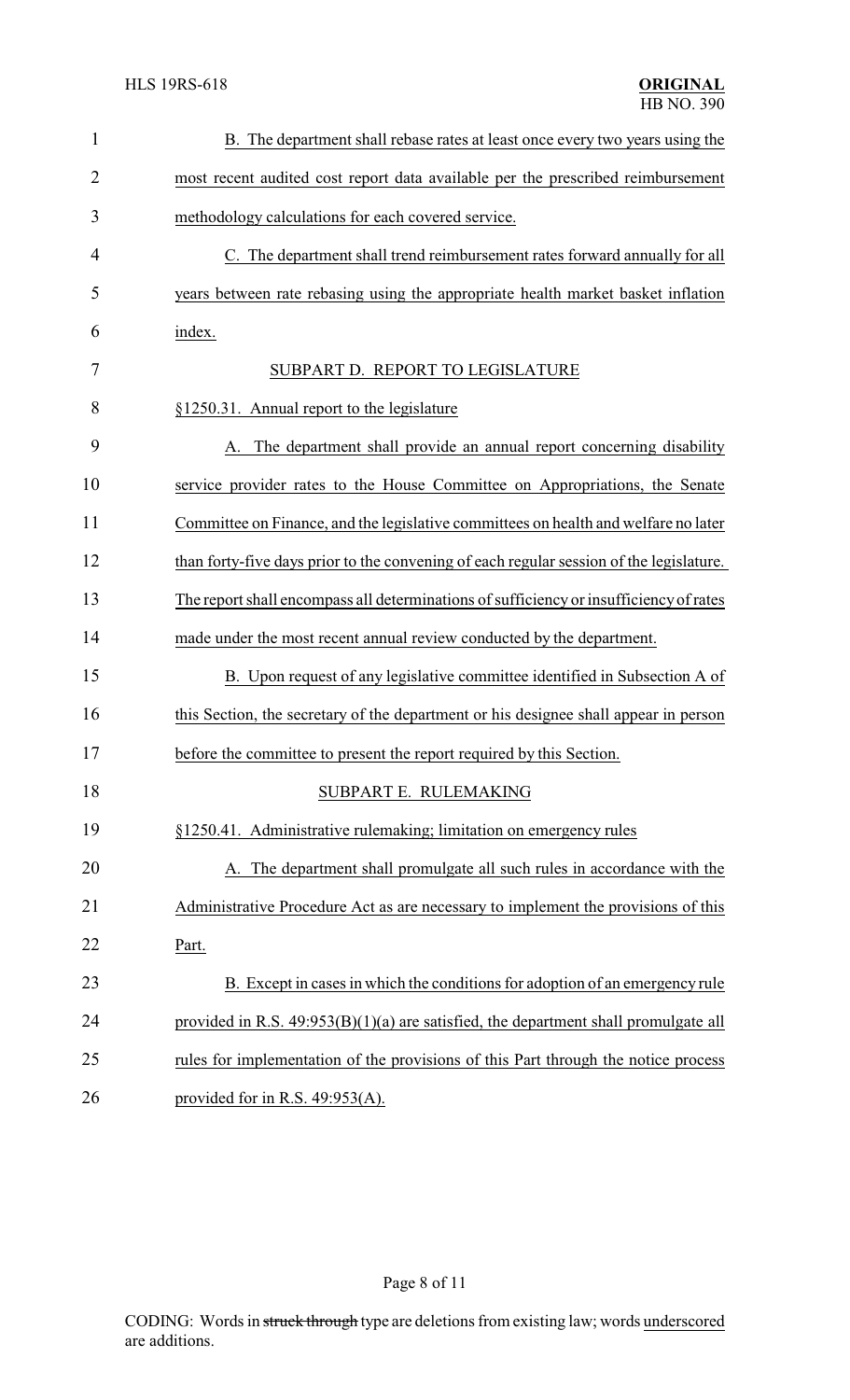### DIGEST

The digest printed below was prepared by House Legislative Services. It constitutes no part of the legislative instrument. The keyword, one-liner, abstract, and digest do not constitute part of the law or proof or indicia of legislative intent. [R.S. 1:13(B) and 24:177(E)]

# HB 390 Original 2019 Regular Session White

**Abstract:** Requires the La. Department of Health to Relative to develop Medicaid reimbursement rates paid to providers of disability services according to certain guidelines.

Proposed law provides that its purpose is to provide for a reliable legal framework to guide the La. Department of Health (LDH) in setting reimbursement rates for providers of disability services for persons with developmental, intellectual, age-related, or physical disabilities.

Proposed law requires LDH to design all processes and methodologies for setting Medicaid reimbursement rates for providers of disability services to ensure that service recipients have adequate access to services that satisfy all applicable standards and requirements of federal and state law for efficiency, economy, and quality of care. Requires LDH to consider innovative rate and payment structures designed to promote improvements in quality, adequacy, access, and sufficiency, and to develop measures to assess the effectiveness of such rate and payment structures.

Proposed law requires LDH to establish all rates by a methodology that specifies and describes all factors, procedures, methods, and data used or considered in developing the respective rates, including but not limited to sources and methods of data collection, staff-to-recipient ratios, standards of reliability, formulas, calculations, assumptions, and variables. Stipulates that all data used or relied on in the methodology shall be reliable in accordance with standard principles of data reliability, and that no cost data that is more than two years old shall be deemed reliable.

Proposed law requires LDH to ensure that its methodology results in rates that satisfy all of the following conditions:

- (1) The rates allow for all recipients to have a choice of quality providers for each service offered.
- (2) The rates allow all recipients to access services in a timely manner.
- (3) The rates allow services to be provided in the most integrated setting for recipients, consistent with the holdings of the Supreme Court in *Olmstead v. L.C.* and the Americans with Disabilities Act.
- (4) The rates can be incorporated consistently in both fee-for-service Medicaid and Medicaid managed care programs, and under both Medicaid waiver and Medicaid state plan authorities.
- (5) The rates are sufficient to enlist a range of willing providers who are able to retain a qualified and stable workforce.
- (6) The rates are subject to a review process that includes input from stakeholders and assesses the adequacy of access to services financed by the rates.

Proposed law provides that in connection with its design and implementation of the rate methodology required in proposed law, LDH shall develop a reporting system that

### Page 9 of 11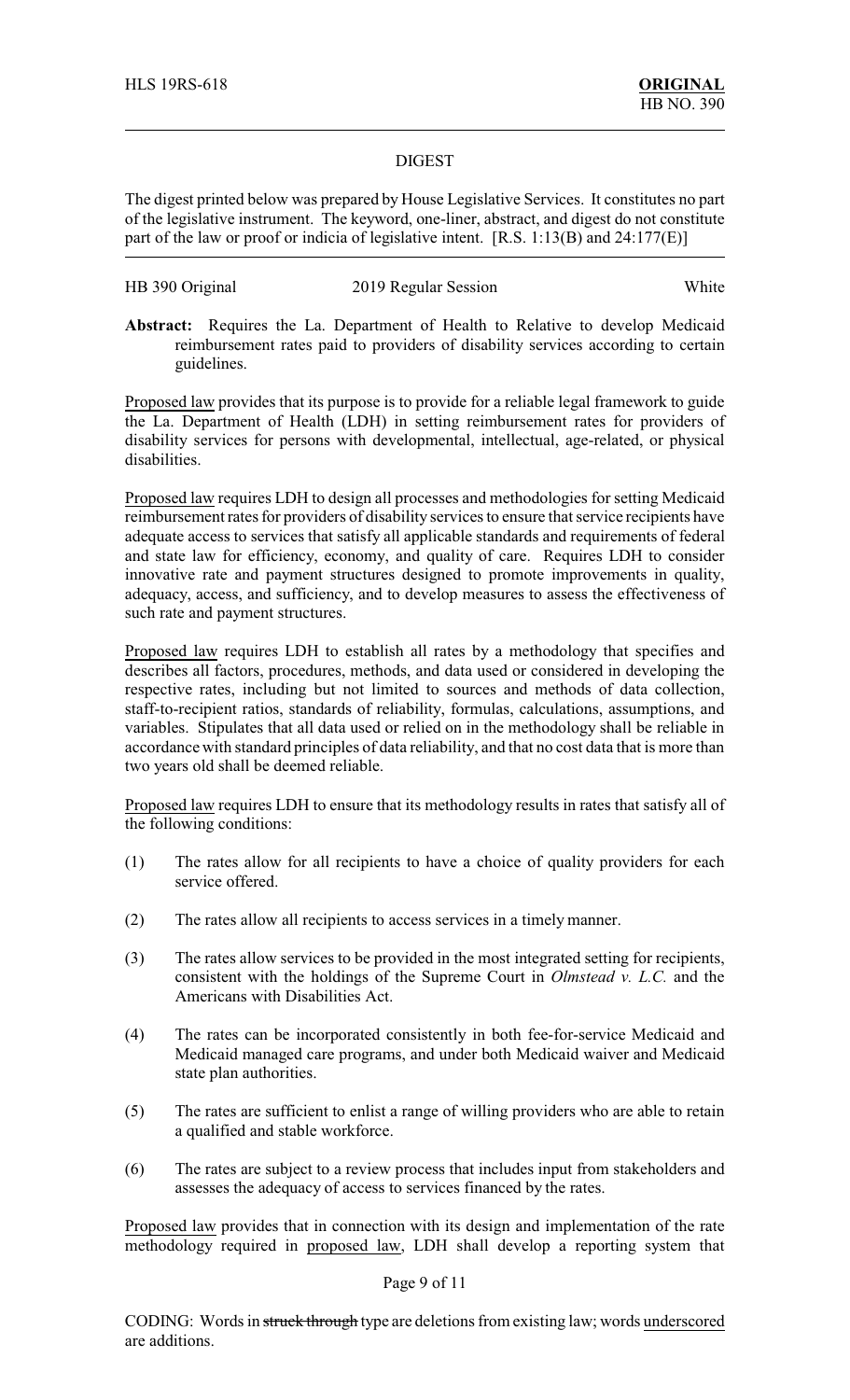disaggregates data by geography and demography and features specific information on access to services for population subgroups including, without limitation, people with developmental, intellectual, age-related, or physical disabilities.

Proposed law requires all rates to be set based on reliable data of the actual or reasonably estimated costs of providing the service to be reimbursed. Provides that such costs shall include, as applicable to the rate, all employee wages, benefits, qualifications, and training costs; staff-to-recipient ratios; equipment and vehicle costs; and costs of operating, maintaining, and managing a residential setting including taxes, administrative costs, and overhead costs, but excluding unreimbursed room and board costs.

Proposed law provides that rates for similar services and supports shall be uniform in order to ensure that all providers receive the same rate for the same service for individuals with the same or similar needs, subject to reasonable adjustments for documented geographic variations in cost data.

Proposed law requires LDH to maintain reliable data in a form that permits ongoing monitoring of factors that may be indicators of the adequacy of access to and quality of services that are subject to reimbursement rates. Provides that such factors shall include all of the following:

- (1) The numbers of individuals on wait lists who are eligible for services.
- (2) The frequency and duration of delays in recipient placement with providers.
- (3) The number and suitability of vendor responses to calls for recipient placements.
- (4) The compiled number and character of unmet needs documented by personal planning processes for all recipients.
- (5) The frequency and levels of crisis service usage and critical incident reporting.
- (6) The frequency and character of recipient grievances and complaints filed.
- (7) The levels of provider enrollment and participation.
- (8) The turnover and vacancy rates of direct support professionals.
- (9) The frequency and character of provider appeals and complaints filed.

Proposed law requires LDH to maintain reliable data in a form that permits ongoing monitoring of trending factors that may affect the sufficiency of rates such as trends in cost of living and other economic indexes, wage rates, and changes in regulatory and policy requirements affecting provider costs.

Proposed law authorizes LDH to require reasonable, periodic financial reports from providers as needed to ensure the availability of reliable cost data. Requires LDH to consult and collaborate with providers to develop reasonable financial reporting requirements.

Proposed law requires LDH to conduct annual reviews of all rates by service category and make a determination of the level of sufficiency of each rate based on a review of all pertinent data.

Proposed law requires LDH to rebase rates at least once every two years using the most recent audited cost report data available per the prescribed reimbursement methodology calculations for each covered service. Requires LDH to trend reimbursement rates forward annually for all years between rate rebasing using the appropriate health market basket inflation index.

### Page 10 of 11